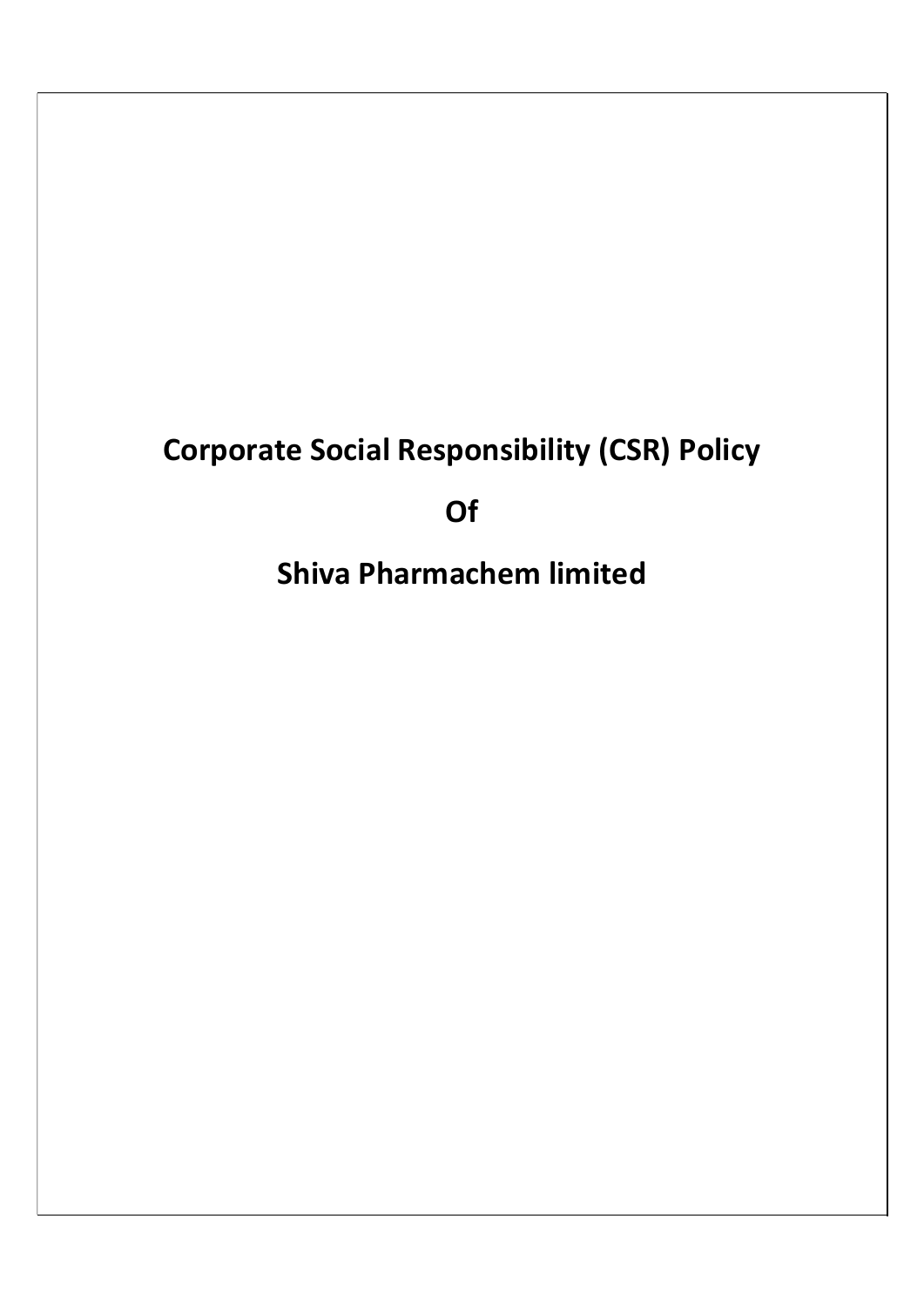| Sr. No. | <b>Particulars</b>                             | Page No |
|---------|------------------------------------------------|---------|
| 01      | Preamble                                       |         |
| 02      | Objective                                      | 1       |
| 03      | Definitions                                    | $1 - 2$ |
| 04      | <b>CSR Activities</b>                          | $3 - 4$ |
| 05      | CSR Committee & Role of CSR Committee          | 5       |
| 06      | Role of the Board                              | $5-6$   |
| 07      | <b>CSR Expenditure</b>                         | 7       |
| 08      | <b>CSR Reporting</b>                           | 7       |
| 09      | Disclosure about CSR Policy and CSR Activities | 7       |
| 10      | <b>Amendments to CSR Policy</b>                | 7       |
| 11      | Projects approved by the Board of Directors    | 8       |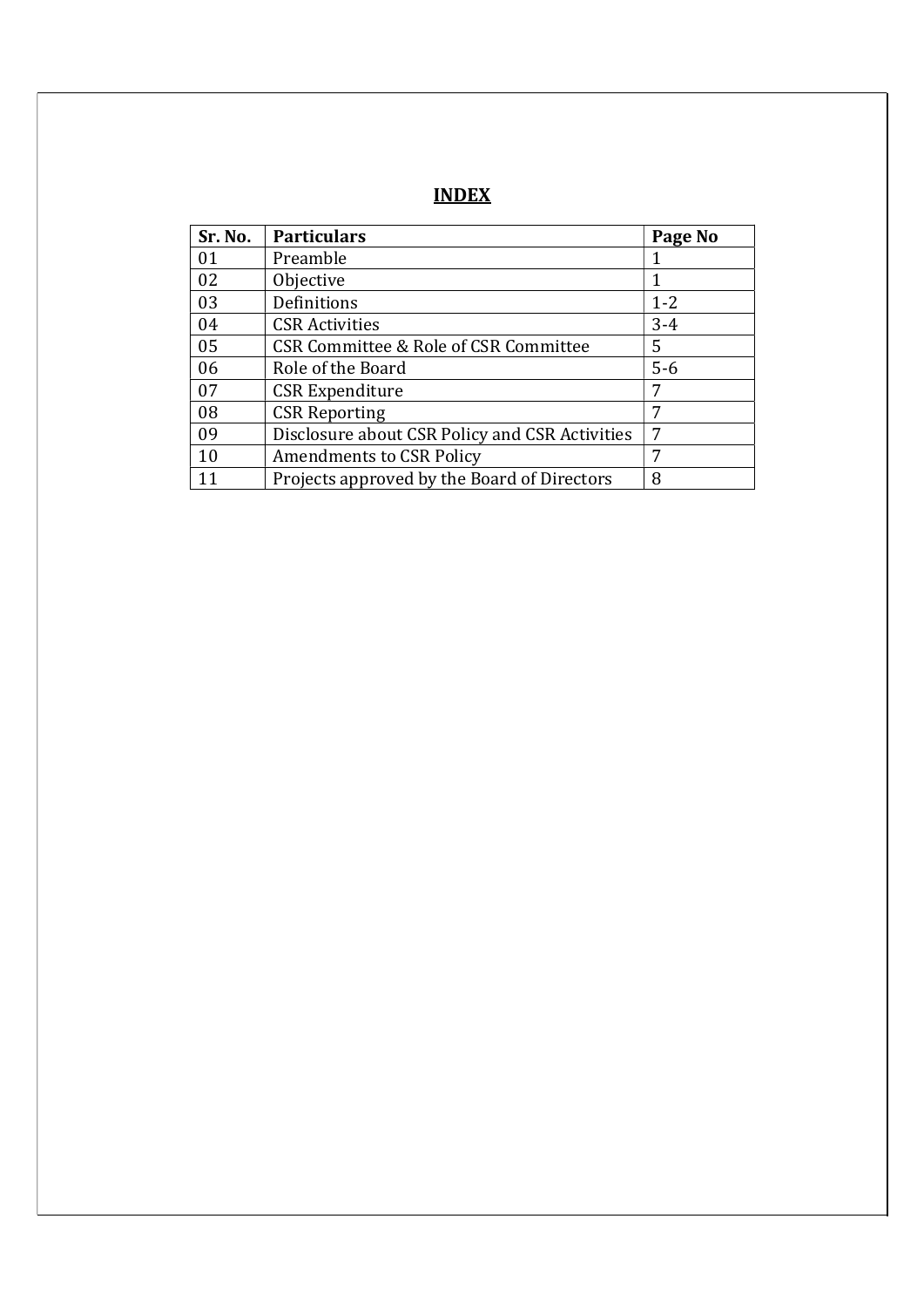## PREAMBLE

Corporate Social Responsibility is a sense of responsibility of the company towards the community and environment both ecological and social. It is a commitment of the company towards enriching lives of local community and also the society at large in which it operates.

This Corporate Social Responsibility Policy comprises of the Company's Philosophy of operating its business in a socially responsible way and improving and developing the wealth of the business with the intention to improve society in which it operates as well as local community.

# **OBJECTIVE**

In compliance with the prescribed legal frame work of Section 135 read with schedule VII and the CSR rules 2014, the Corporate Social Responsibility Committee of Shiva Pharmachem limited is being constituted and Corporate Social Responsibility Policy is being documented with an objective of:

- $\triangleright$  To operate the business in an economically, socially and environmentally sustainable manner with an intention to enhance the quality of life of the communities of the local area and areas in and around where our Company operates and society at large.
- To fulfill its roles of "Corporate Citizenship" by undertaking various Corporate Social Responsibility Programs and projects directly or indirectly.

# DEFINITIONS:

- 1. "Act" means the Companies Act, 2013;
- 2. "Corporate Social Responsibility (CSR)" means the activities undertaken by a Company in pursuance of its statutory obligation laid down in section 135 of the Act in accordance with the provisions contained in these rules, but shall not include the following, namely:-
	- (i) activities undertaken in pursuance of normal course of business of the company:
	- (ii) any activity undertaken by the company outside India except for training of Indian sports personnel representing any State or Union territory at national level or India at international level;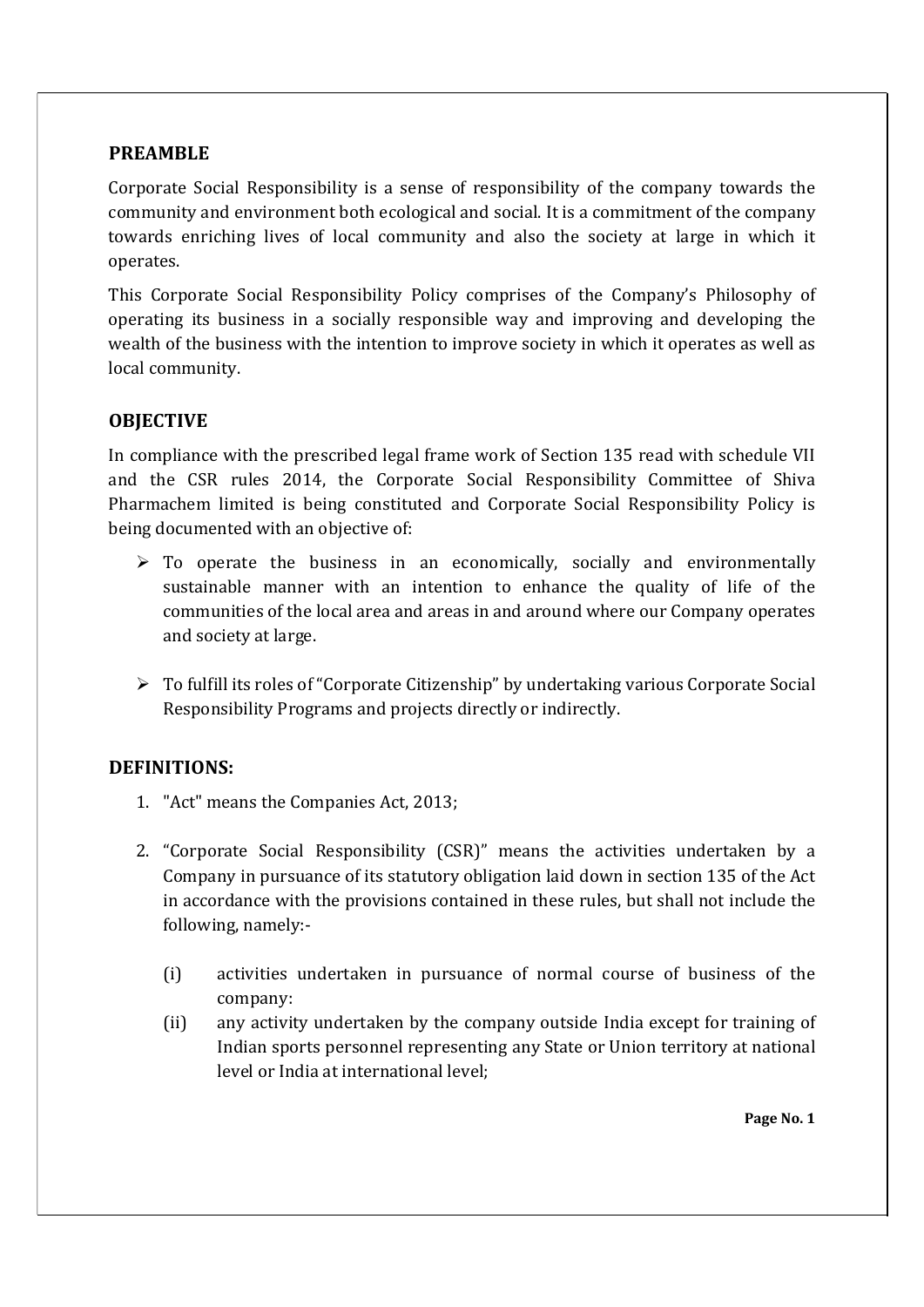- (iii) contribution of any amount directly or indirectly to any political party under section 182 of the Act;
- (iv) activities benefitting employees of the company as defined in clause (k) of section 2 of the Code on Wages, 2019 (29 of 2019);
- (v) activities supported by the companies on sponsorship basis for deriving marketing benefits for its products or services;
- (vi) activities carried out for fulfilment of any other statutory obligations under any law in force in India;
- 3. "CSR Committee" means the Corporate Social Responsibility Committee of the Board referred to in section 135 of the Act.
- 4. "CSR Policy" means a statement containing the approach and direction given by the board of a company, taking into account the recommendations of its CSR Committee, and includes guiding principles for selection, implementation and monitoring of activities as well as formulation of the annual action plan;
- 5. "Net profit" means the net profit of a company as per its financial statement prepared in accordance with the applicable provisions of the Act, but shall not include the following, namely: -
	- (i) any profit arising from any overseas branch or branches of the company, whether operated as a separate company or otherwise; and
	- (ii) any dividend received from other companies in India, which are covered under and complying with the provisions of section 135 of the Act: Provided that in case of a foreign company covered under these rules, net profit means the net profit of such company as per profit and loss account prepared in terms of clause (a) of sub-section (1) of section 381, read with section 198 of the Act;
- 6. "Ongoing Project" means a multi-year project undertaken by a Company in fulfilment of its CSR obligation having timelines not exceeding three years excluding the financial year in which it was commenced, and shall include such project that was initially not approved as a multi-year project but whose duration has been extended beyond one year by the board based on reasonable justification;
- 7. "Administrative overheads" means the expenses incurred by the company for 'general management and administration' of Corporate Social Responsibility functions in the company but shall not include the expenses directly incurred for the designing, implementation, monitoring, and evaluation of a particular Corporate Social Responsibility project or programme;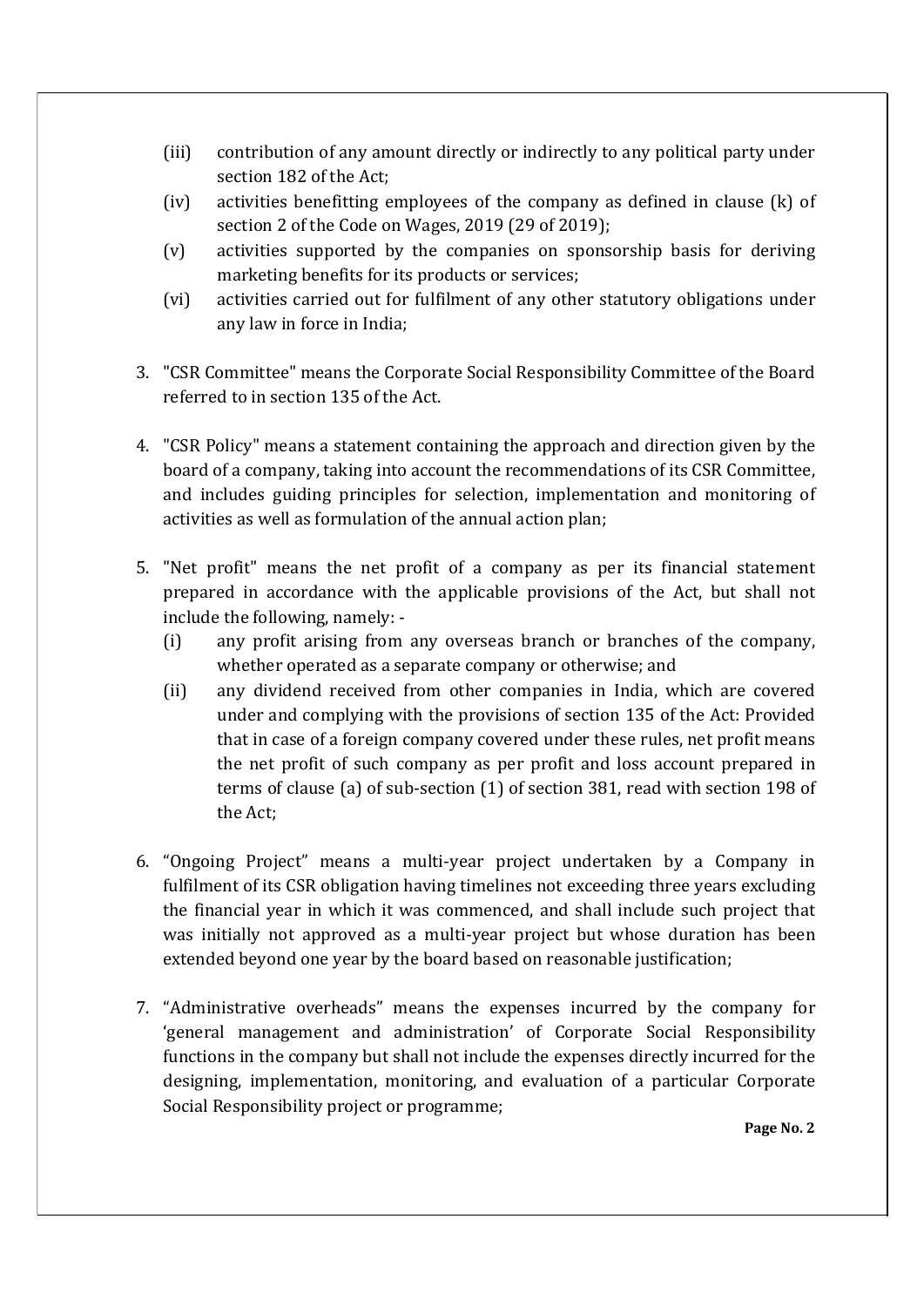## CSR ACTIVITIES:

The CSR activities of "Shiva Pharmachem Limited" will generally be in consonance with the Schedule VII of the Companies Act 2013, as under:-

- a) Eradicating hunger, poverty and malnutrition, "promoting health care including preventive health care" and sanitation including contribution to the Swach Bharat Kosh set-up by the Central Government for the promotion of sanitation and making available safe drinking water.
- b) Promoting education, including special education and employment enhancing vocation skills especially among children, women, elderly, and the differently able and livelihood enhancement projects.
- c) protection of national heritage, art and culture including restoration of buildings and sites of historical importance and works of art; setting up public libraries; promotion and development of traditional arts and handicrafts.
- d) promoting gender equality, empowering women, setting up homes and hostels for women and orphans; setting up old age homes, day care centers and such other facilities for senior citizens and measures for reducing inequalities faced by socially and economically backward groups;
- e) Ensuring environmental sustainability, ecological balance, protection of flora and fauna, animal welfare, agro forestry, conservation of natural resources and maintaining quality of soil, air and water including contribution to clean Ganga Fund set up by the Central Government for rejuvenation of river Ganga.
- f) Measures for the benefit of armed forces veterans, war widows and their dependents, Central Armed Police Forces (CAPF) and Central Para Military Forces (CPMF) veterans, and their dependents including widows.
- g) training to promote rural sports, nationally recognized sports, Paralympics sports and Olympic sports.
- h) contribution to the Prime Minister's National Relief Fund or Prime Minister's Citizen Assistance and Relief in Emergency Situations Fund (PM CARES Fund) or any other fund set up by the Central Government for socio-economic development and relief and welfare of the Scheduled Castes, the Scheduled Tribes, other backward classes, minorities and women;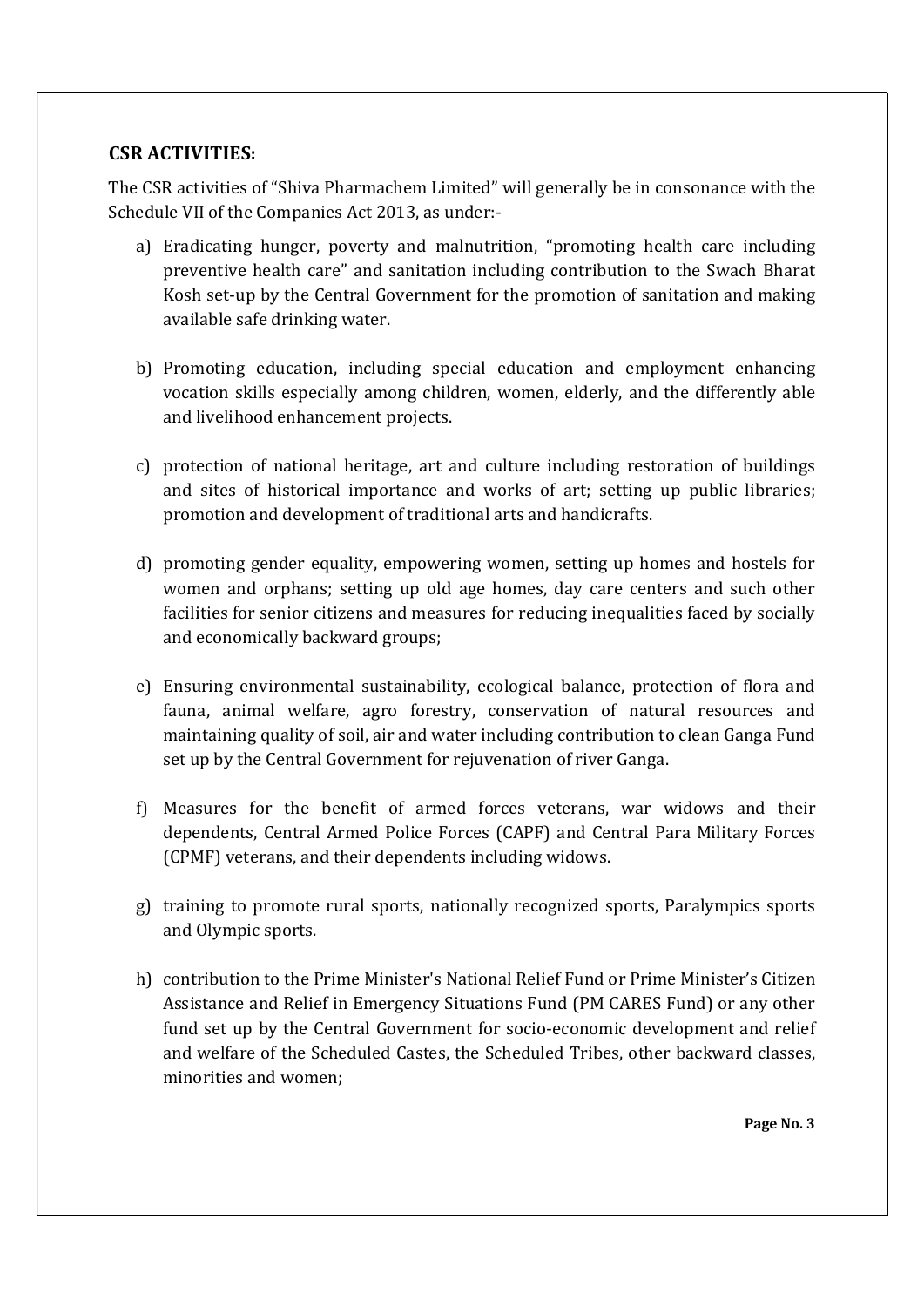- i) Contributions or funds provided to technology incubators located within academic institutions which are approved by the Central Government.
- j) Rural development projects.
- k) Slum area development.

For the purpose of Item No. K, the term "slum area" shall mean any area declared as such by the Central Government or any State Government or any other competent authority under any law for the time being in force.

l) Disaster Management, including relief, rehabilitation and reconstruction activities.

m) (a) Contribution to incubators or research and development projects in the field of science, technology, engineering and medicine, funded by the Central Government or State Government or Public Sector Undertaking or any agency of the Central Government or State Government; and

(b) Contributions to public funded Universities; Indian Institute of Technology (IITs); National Laboratories and autonomous bodies established under Department of Atomic Energy (DAE); Department of Biotechnology (DBT); Department of Science and Technology (DST); Department of Pharmaceuticals; Ministry of Ayurveda, Yoga and Naturopathy, Unani, Siddha and Homoeopathy (AYUSH); Ministry of Electronics and Information Technology and other bodies, namely Defense Research and Development Organisation (DRDO); Indian Council of Agricultural Research (ICAR); Indian Council of Medical Research (ICMR) and Council of Scientific and Industrial Research (CSIR), engaged in conducting research in science, technology, engineering and medicine aimed at promoting Sustainable Development Goals (SDGs).

The Following activities shall not form part of CSR activities of the Company:

- (a) activities undertaken in pursuance of normal course of business of the company:
- (b) any activity undertaken by the company outside India except for training of Indian sports personnel representing any State or Union territory at national level or India at international level;
- (c) contribution of any amount directly or indirectly to any political party under section 182 of the Act;
- (d) activities benefitting employees of the company as defined in clause (k) of section 2 of the Code on Wages, 2019 (29 of 2019);
- (e) activities supported by the companies on sponsorship basis for deriving marketing benefits for its products or services;
- (f) activities carried out for fulfilment of any other statutory obligations under any law in force in India;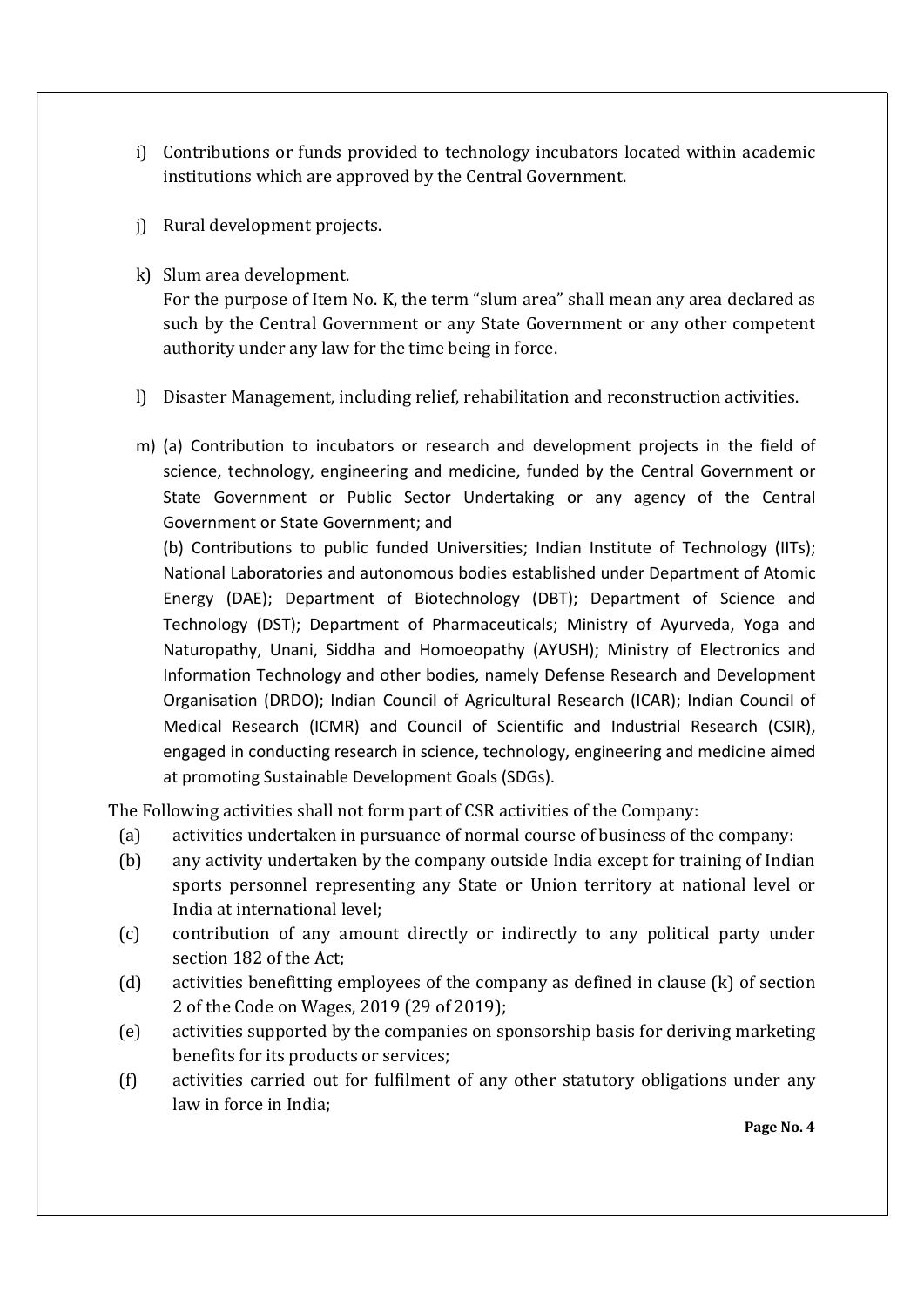## CSR COMMITTEE:

The Board of Directors of the Company shall constitute the Corporate Social Responsibility Committee (CSR) in pursuance to the provisions of Section 135 of the Companies Act 2013 and the Rules made there under.

### ROLE OF THE CSR COMMITTEE:

The CSR Committee shall, carry out the following functions:

- a) To formulate and recommend to the Board, a Corporate Social Responsibility Policy which shall indicate the activities to be undertaken by the Company in areas or subject, specified in Schedule VII.
- b) To recommend the amount of expenditure to be incurred on the CSR activities.
- c) To monitor the Corporate Social Responsibility Policy of the Company from time to time.
- d) To formulate and recommend to the Board, an annual action plan in pursuance of its CSR policy, which shall include the following, namely:-

(a) the list of CSR projects or programmes that are approved to be undertaken in areas or subjects specified in Schedule VII of the Act;

(b) the manner of execution of such projects or programmes;

(c) the modalities of utilisation of funds and implementation schedules for the projects or programmes;

(d) monitoring and reporting mechanism for the projects or programmes; and

(e) details of need and impact assessment, if any, for the projects undertaken by the company:

Provided that Board may alter such plan at any time during the financial year, as per the recommendation of its CSR Committee, based on the reasonable justification to that effect.

# ROLE OF THE BOARD:

- a) To approve the Corporate Social Responsibility Policy for the company after taking into account the recommendations made by the Corporate Social Responsibility Committee.
- b) To ensure that the activities as are included in Corporate Social Responsibility Policy of the Company are undertaken by the Company.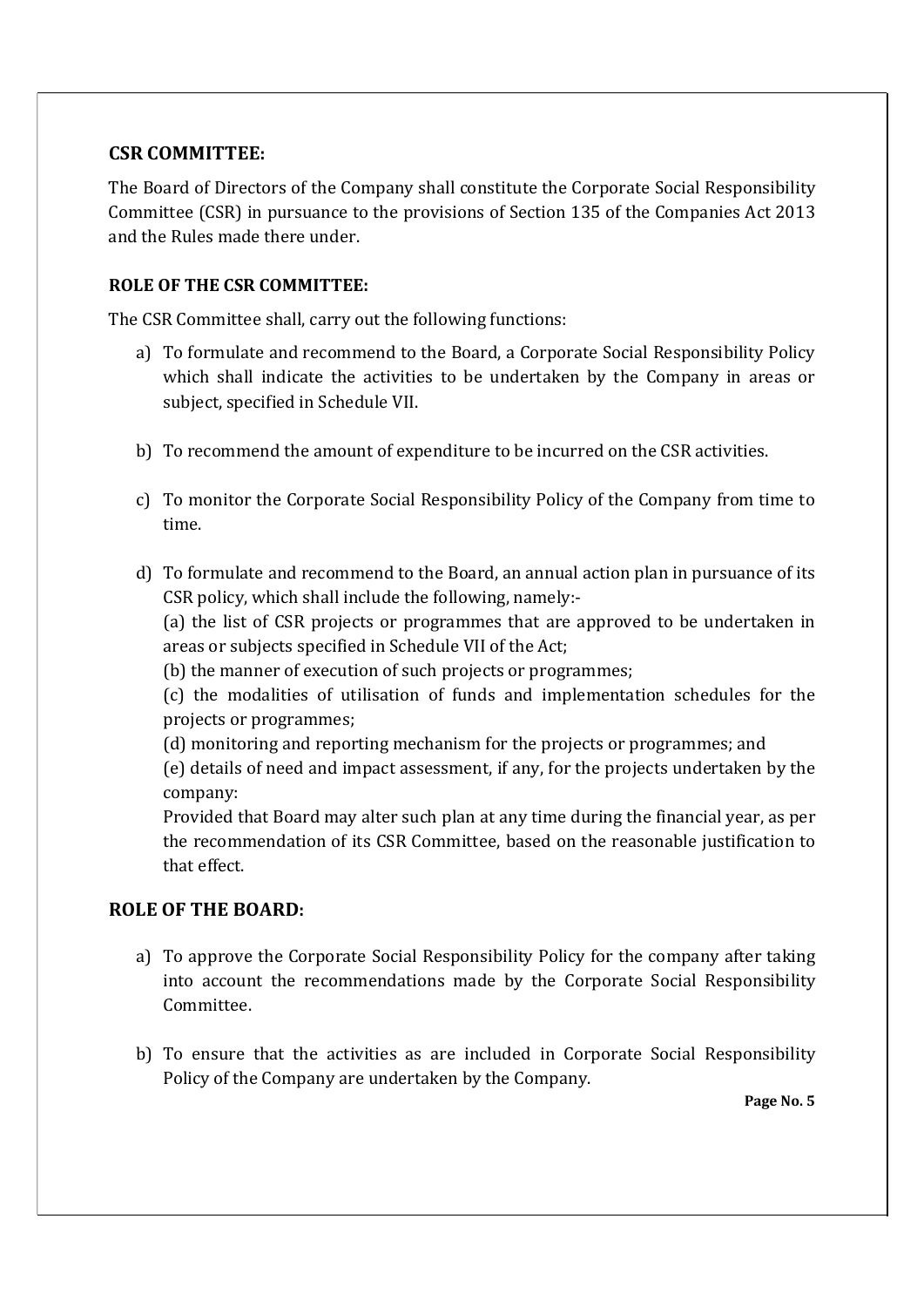- c) To ensure that the Company spends, in every financial year, at least two per cent of the average net profits of the Company made during the three immediately preceding financial years, in pursuance of its CSR Policy. Further it should ensure that the Company gives preference to the Local area and areas around it where it operates, for spending the amount earmarked for Corporate Social Responsibility activities.
- d) The Board of the Company shall ensure that the CSR activities are undertaken by the Company itself or through:
	- (a) a company established under section 8 of the Act, or a registered public trust or a registered society, registered under section 12A and 80 G of the Income Tax Act, 1961 (43 of 1961), established by the company, either singly or along with any other company, or
	- (b) a company established under section 8 of the Act or a registered trust or a registered society, established by the Central Government or State Government or
	- (c) any entity established under an Act of Parliament or a State Legislature or
	- (d) a company established under section 8 of the Act, or a registered public trust or a registered society, registered under section 12A and 80G of the Income Tax Act, 1961, and having an established track record of at least three years in undertaking similar activities
- e) To specify the reasons for not spending the requisite CSR amount as required under Section 135 of the Companies Act 2013 in the Board's Report and unless the unspent amount relates to any ongoing project, transfer such unspent amount to a Fund as specified in Schedule VII, within a period of six months of the expiry of the Financial Year.
- f) The Board shall ensure that any amount remaining unspent pursuant to any ongoing project, fulfilling such conditions as may be prescribed, undertaken by a company in pursuance of this Corporate Social Responsibility Policy, shall be transferred by the company within a period of thirty days from the end of the financial year to a special account to be opened by the company in that behalf for that financial year in any scheduled bank to be called the Unspent Corporate Social Responsibility Account, and such amount is spent by the company in pursuance of its obligation towards the Corporate Social Responsibility Policy within a period of three financial years from the date of such transfer, failing which, the company shall transfer the same to a Fund specified in Schedule VII, within a period of thirty days from the date of completion of the third financial year.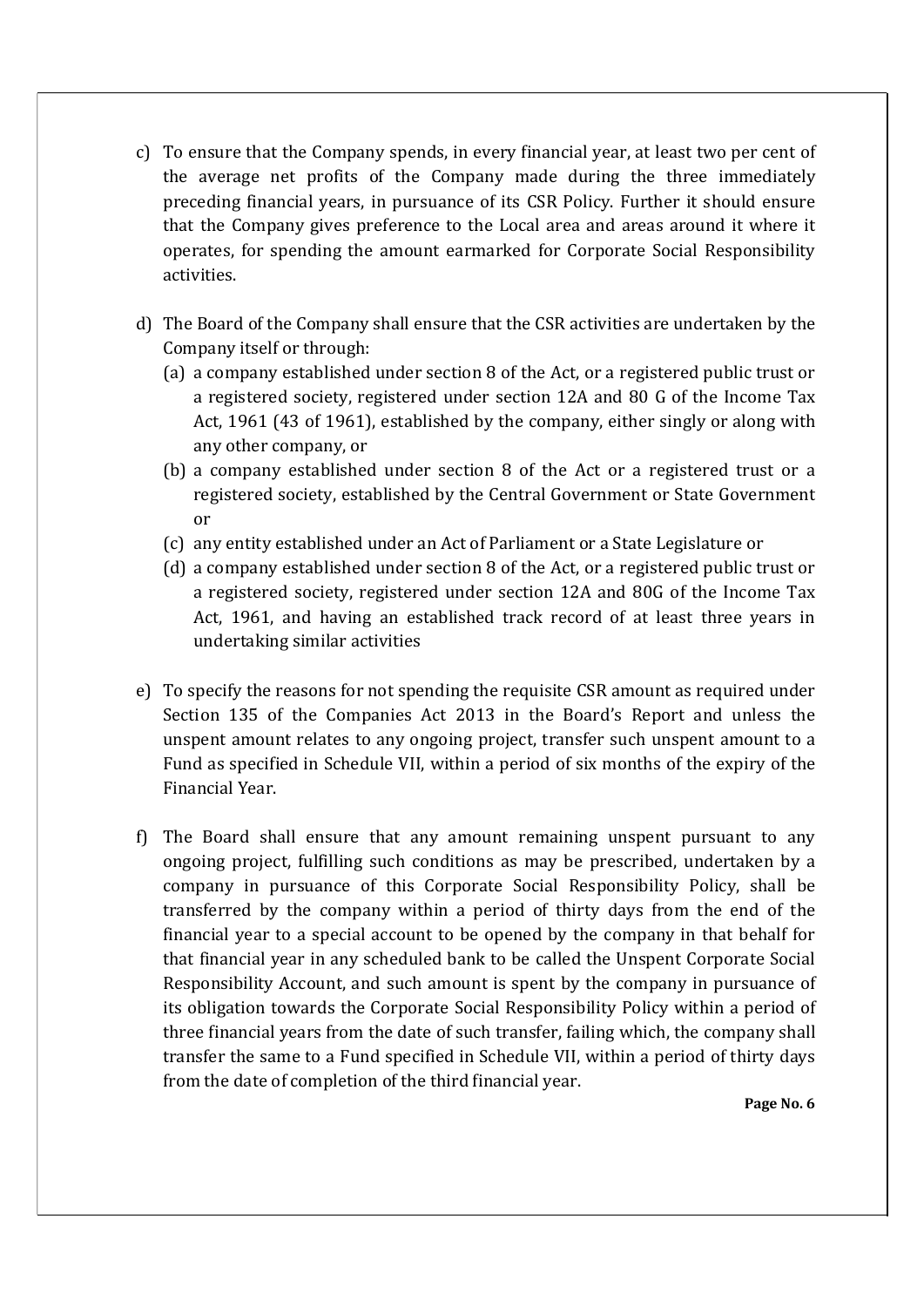#### CSR EXPENDITURE:

(1) The board shall ensure that the administrative overheads shall not exceed five percent of total CSR expenditure of the company for the financial year.

(2) Any surplus which is arising out of the CSR activities of the Company shall not form part of the business profit of a company and shall be ploughed back into the same project or it shall be transferred to the Unspent CSR Account and spent in pursuance of this CSR policy of the Company and annual action plan of the company or such surplus amount shall be to a Fund which is specified in Schedule VII, within a period of six months of the expiry of the financial year.

(3) In case the company spends an amount in excess of requirement provided under subsection (5) of section 135 of the Companies Act 2013, such excess amount may be set off by the Company against the requirement to spend under sub-section (5) of section 135 up to immediate succeeding three financial years subject to the conditions that –

(i) the excess amount available for set off shall not include the surplus arising out of the CSR activities of the Company, if any

(ii) the Board of Directors passes a resolution to that effect.

(4) The CSR amount may be spent by a company for creation or acquisition of a capital asset, which shall be held by –

(a) a company established under section 8 of the Act, or a Registered Public Trust or Registered Society, having charitable objects and CSR Registration Number or

(b) beneficiaries of the said CSR project, in the form of self-help groups, collectives, entities; or

(c) a public authority:

#### CORPORATE SOCIAL RESPONSIBILITY REPORTING:

In order to ensure effective implementation of the CSR activities, the CSR Committee will conduct in-depth review of the CSR activities of the Company on a periodic basis.

The Board's Report of the Company shall include an Annual Report on CSR activities undertaken by the Company during the financial year.

#### DISCLOSURES ABOUT CSR POLICY AND CSR ACTIVITIES:

The Corporate Social Responsibility Policy including CSR Committee and Projects approved by the Board of Directors of the Company shall be disclosed on the Company's website for the public to have access to it.

#### AMENDMENTS TO CSR POLICY:

The Policy shall be updated from time to time, by the Company in accordance with the amendments, if any, to the Companies Act, 2013, rules made there under as may be issued by relevant statutory authorities from time to time.